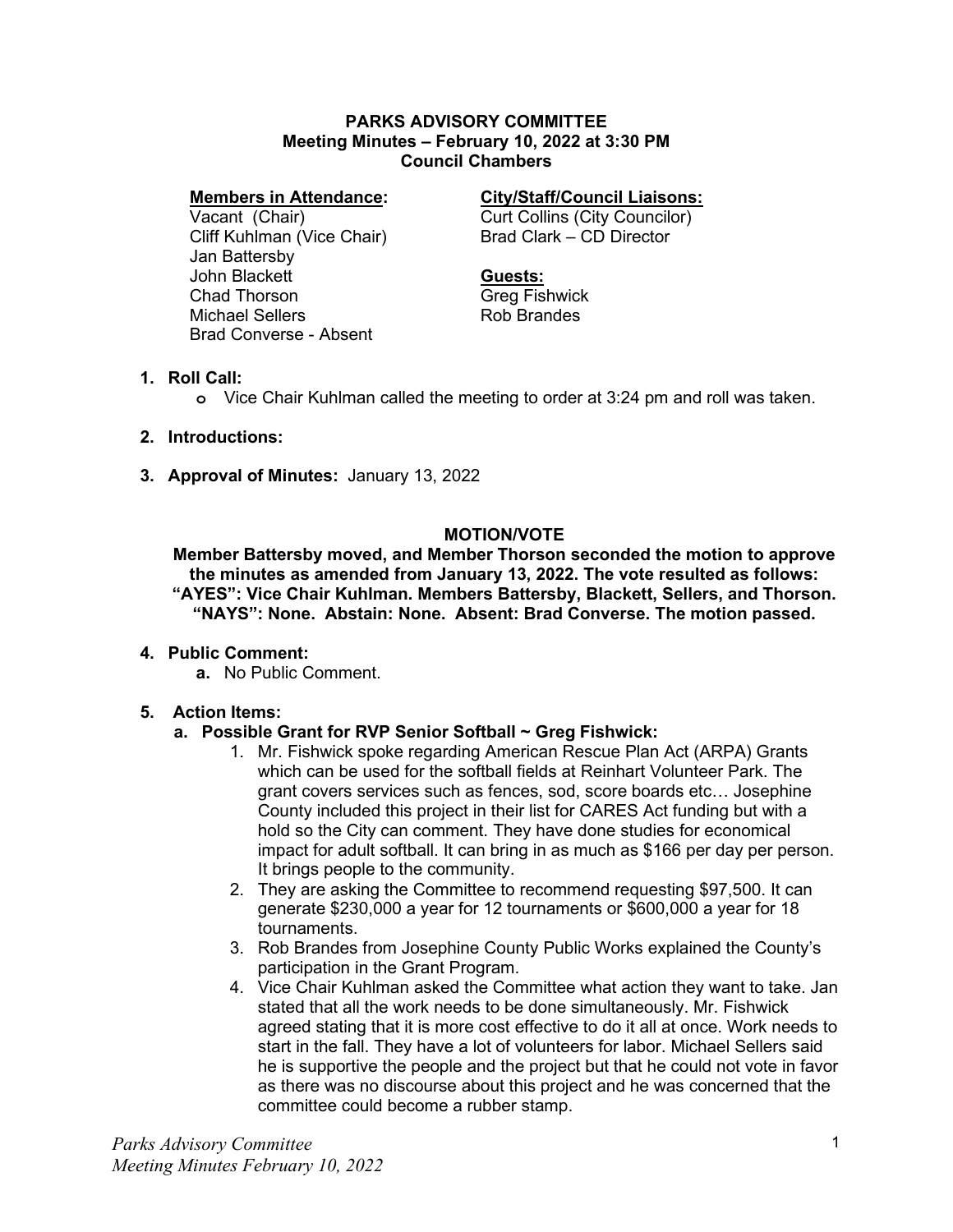#### **MOTION/VOTE**

**Member Thorson moved, and Member Blackett seconded the motion to include RVP in the list of city projects that are funded with American Rescue Plan Act (ARPA) funds. The vote resulted as follows: "AYES": Vice Chair Kuhlman. Members Battersby, Blackett, and Thorson. "NAYS": Michael Sellers. Abstain: None. Absent: Brad Converse. The motion passed.**

**b. Election of Chair and Vice Chair:**

#### **MOTION/VOTE**

**Member Battersby moved, and Member Blackett seconded the motion to nominate Chad Thorson as Chair. The vote resulted as follows: "AYES": Vice Chair Kuhlman. Members Battersby, Blackett, and Sellers. "NAYS": None. Abstain: None. Absent: Brad Converse. The motion passed.**

#### **MOTION/VOTE**

**Member Thorson moved, and Member Battersby seconded the motion to nominate Michael Sellers as Vice Chair. The vote resulted as follows: "AYES": Vice Chair Kuhlman. Members Battersby, Thorson and Blackett. "NAYS": None. Abstain: None. Absent: Brad Converse. The motion passed.**

#### **c. Review Committee Applications:**

1. The Committee discussed the applications to fill vacant seats on the committee. Vice Chair Kuhlman stated that he is not renewing his membership in June, so he is not going to make a recommendation.

## **MOTION/VOTE**

**Member Sellers moved, and Member Battersby seconded the motion to recommend Shane Hickman to Council for consideration of membership on the Parks Advisory Committee. The vote resulted as follows: "AYES": Vice Chair Kuhlman. Members Battersby, Blackett, Sellers, and Thorson. "NAYS": None. Abstain: None. Absent: Brad Converse. The motion passed.**

#### **d. Report on Council Strategic Plan Workshop Results:**

- 1. Brad Clark discussed the Workshop results. A Kayak White Water Park was put on the table to discuss. He went over that there is a lot of support from City Council for Parks. Appropriate resources were discussed to keep parks clean and safe. He discussed the Pump Track location. Council is open for other locations as well. Brad also discussed the Dollar Mountain incline feature.
- 2. New Council Liaison Curt Collins introduced himself and talked to the Committee about his accomplishments. He is pushing for a White-Water